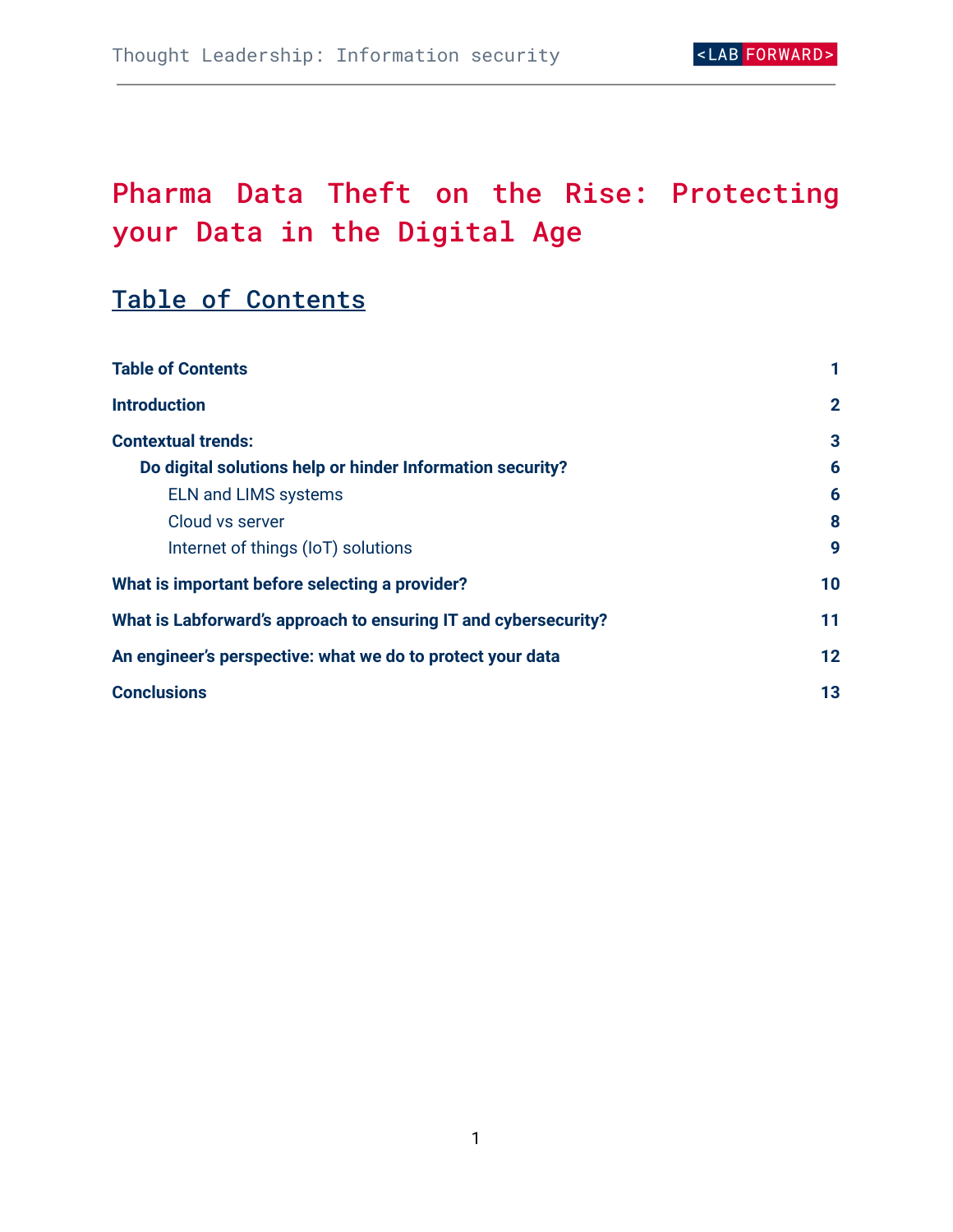# Pharma Data Theft on the Rise: Protecting your Data in the Digital Age

**Pharma, Healthcare, Biotech and other sectors in R&D are increasingly becoming the targets of hackers. It's now more important than ever before to stay vigilant against cybersecurity threats and implement comprehensive information security strategies.**

### <span id="page-1-0"></span>Introduction

As more pharma laboratories undergo digital transformation, concerns have been raised about the security of research and healthcare data. Increasingly, pharma has been the target of sophisticated and damaging cyber-attacks, in part driven by the attention healthcare and research sectors have received during the pandemic. In order to grasp the scale of the threat, it is important to fully understand what is meant by Information security, cybersecurity and the distinction between both terms.

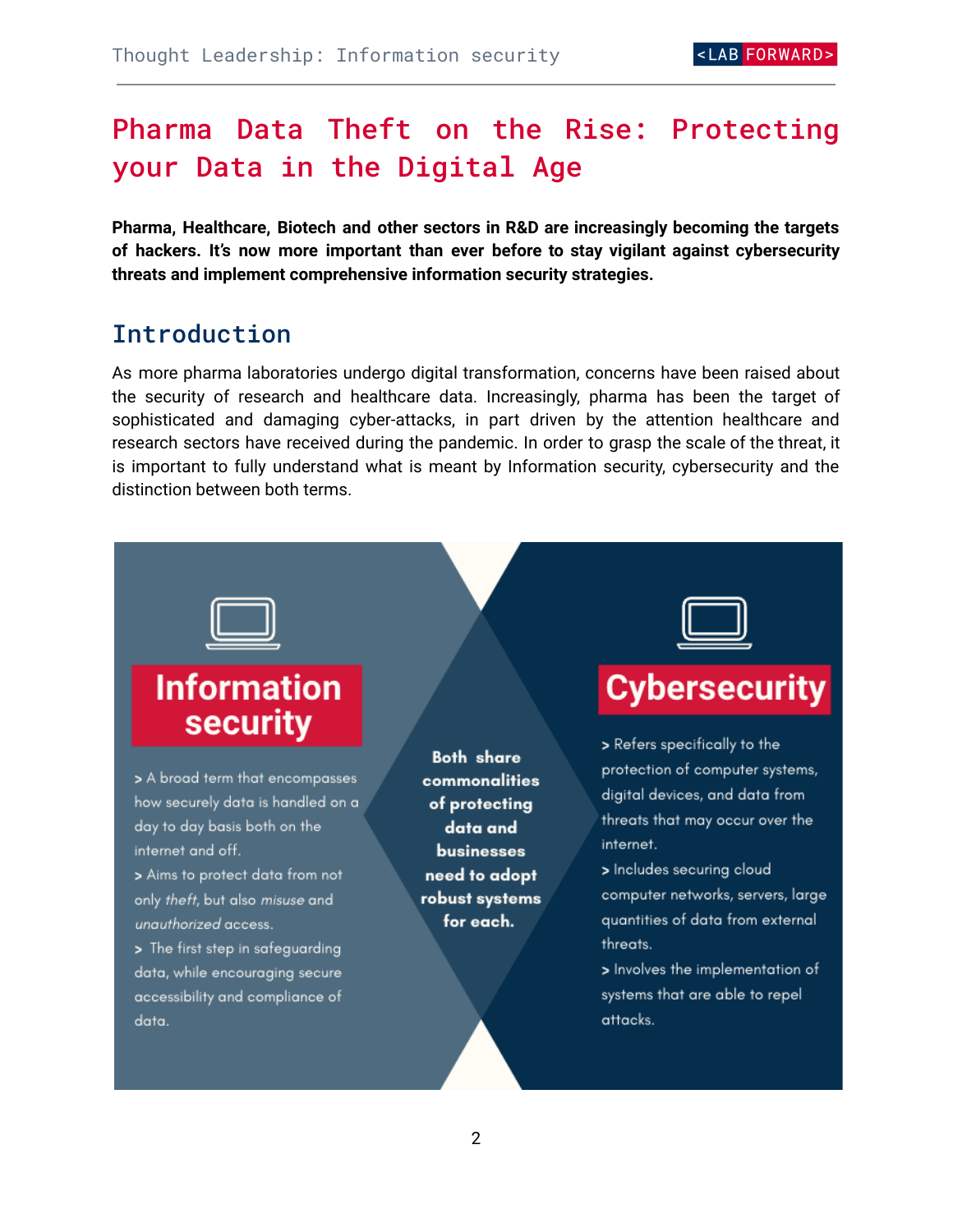Information security is a broad term encompassing how a company or organization handles their data on a day to day basis. It is the overarching processes that ensure the security of computer networks, hardware, and software that are used to store and share digital information. In comparison, cybersecurity is a narrower term, sometimes viewed as a subset of Information security. It focuses on predominantly the protection of computer systems, digital devices, and data from unauthorized access, usually pertaining to hackers. Both terms share the commonalities of protecting data, devices and people from ransomware, hackers and phishing attacks in the digital age, while ensuring the confidentiality (information is available only to authorized users), integrity (information is accurate and complete) and availability (authorized users have access to information when they need it) of data. But what can small, medium and large pharma organizations do to, on the one hand, ensure successful digital transformation, and on the other ensure the security of their data? Organizations regardless of size should implement a systematic approach to manage risks and protect their valuable information assets. In this article we delve into key topics in the discussion of security and uncover ways laboratory teams in both industry and academia can protect themselves against IT and cybersecurity threats.

### <span id="page-2-0"></span>Contextual trends:

December 2020 saw the European Medicines Agency (EMA) being hit by a cyber-attack that gave access to documents pertaining to the COVID-19 Pfizer vaccine<sup>1</sup>. Then, in 2021 an estimated 45 million people were affected by healthcare cyber-attacks<sup>2</sup>, an increase from 34 million (29%) in 2020. This demonstrates that as healthcare and research gains more media attraction, this likely results in a rise in the threat to IT and cybersecurity. Paired with this, the nature of feelings brought out by the pandemic has amplified these threats. The strong sentiments people feel in regards to vaccines, either positive or negative, has triggered greater focus on healthcare and research sectors; and as hackers tend to follow trends to cause disruption, this means that those working in research and development and healthcare need to stay vigilant and current with security trends and practices.

In addition to this, the widespread, rapid, adaptation to a work-from-home setting put additional pressure on security teams<sup>3</sup>. In many cases, individuals used their computers outside of the secure networks of their organization, making them more susceptible to cyber-attacks. A study exploring cybersecurity trends reinforces this, stating that people working remotely caused a decentralization in many organization's landscapes that subsequently created "new

<sup>1</sup> BBC: *Pfizer/BioNTech vaccine docs hacked from European Medicines Agency,* BBC. (9/10/2020)

<sup>2</sup> Landi, H. *Healthcare data breaches hit all-time high in 2021, impacting 45M people,* Fierce Healthcare. *(01/02/2022)*

<sup>3</sup> Boehm, J. Kaplan, M. Sorel, N. Sportsman, & Trevor S. *Cybersecurity tactics for the coronavirus pandemic*, Mckinsey. (23/03/2020) p.2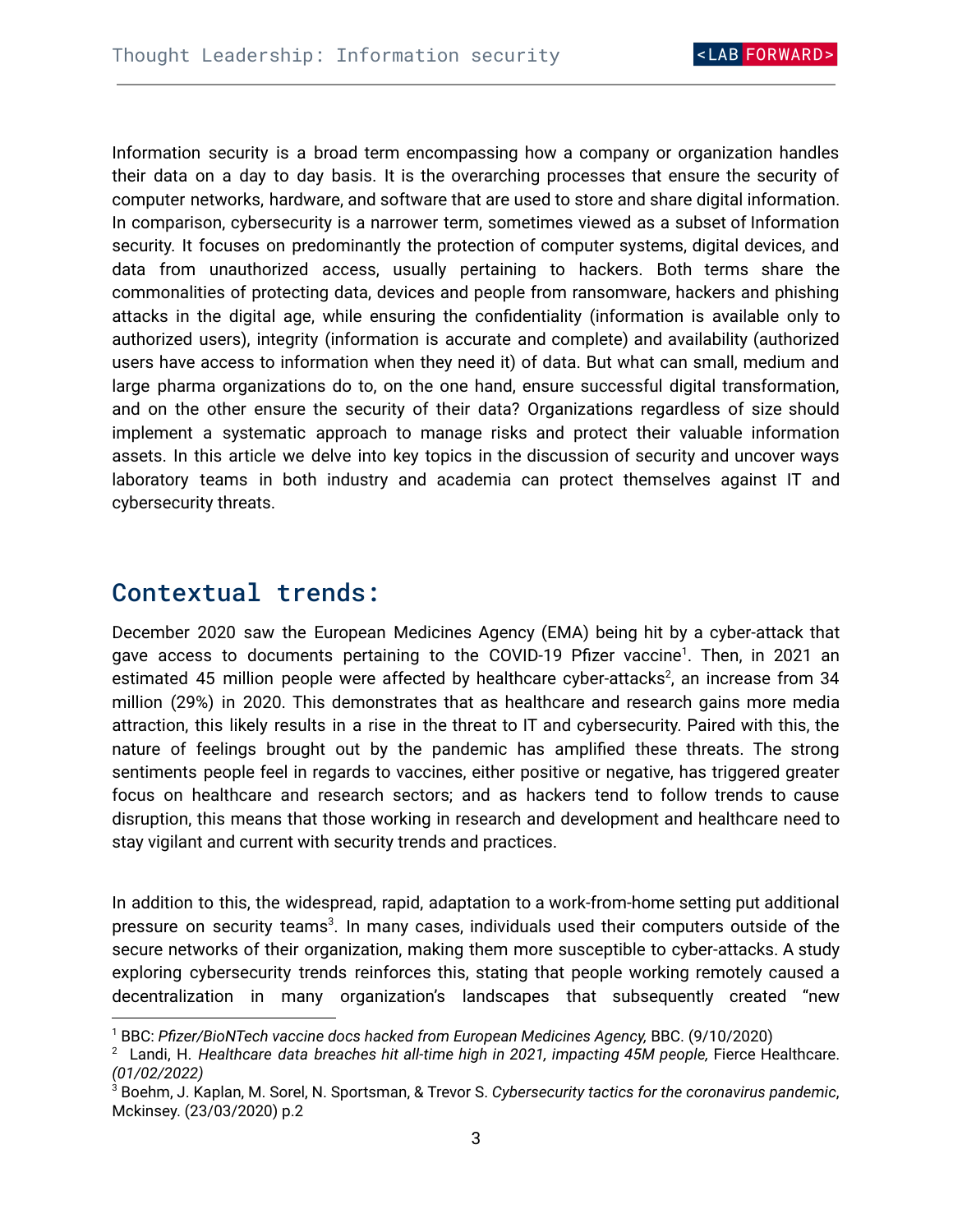AB FORWARD

10.00

vulnerabilities" that "malicious actors"<sup>4</sup> were able to exploit. As a result, it's estimated that cybercrime today equals a "\$1 trillion dollar drag on the global economy"<sup>5</sup>. The cost of a successful attack is incredibly expensive on an organizational level. Not only are there significant legal repercussions to a loss of data, but also the costs to determine the causes of a data breach are likely to be extensive. The graph below depicts the average cost per sector in data breaches in 2021. Healthcare is shown to have the highest cost, with pharma being the fourth industry most financially affected by cybercrime. Crucially, if we look at the global average, the cost in healthcare is more than double, demonstrating the scale of the problem.

#### Healthcare Energy Financial Pharma Technology Industrial Services Entertainment Education Global average Transportation Communications Consumer Retail Hospitality Media Research Public  $0.00$ 2.00 4.00 6.00  $8.00$

Average total cost per data breach worldwide 2021 by industry (in million U.S. dollars)

It is also worth noting the importance of the forms of cyber-attacks that are taking place. A report (below) depicts that in the US, phishing attacks had the highest share of cybersecurity incidents in healthcare organizations in 2020. This is particularly interesting as phishing attacks do not require much technical expertise. The high prominence of phishing attacks could be

6

<sup>4</sup>Statista,"WordwideCybersecuritySpending"

https://www.statista.com/statistics/991304/worldwide-cybersecurity-spending/

<sup>5</sup> https://www.mcafee.com/enterprise/en-us/assets/reports/rp-hidden-costs-of-cybercrime.pdf

 $6$  "Average cost of data breaches worldwide as of 2021, by industry"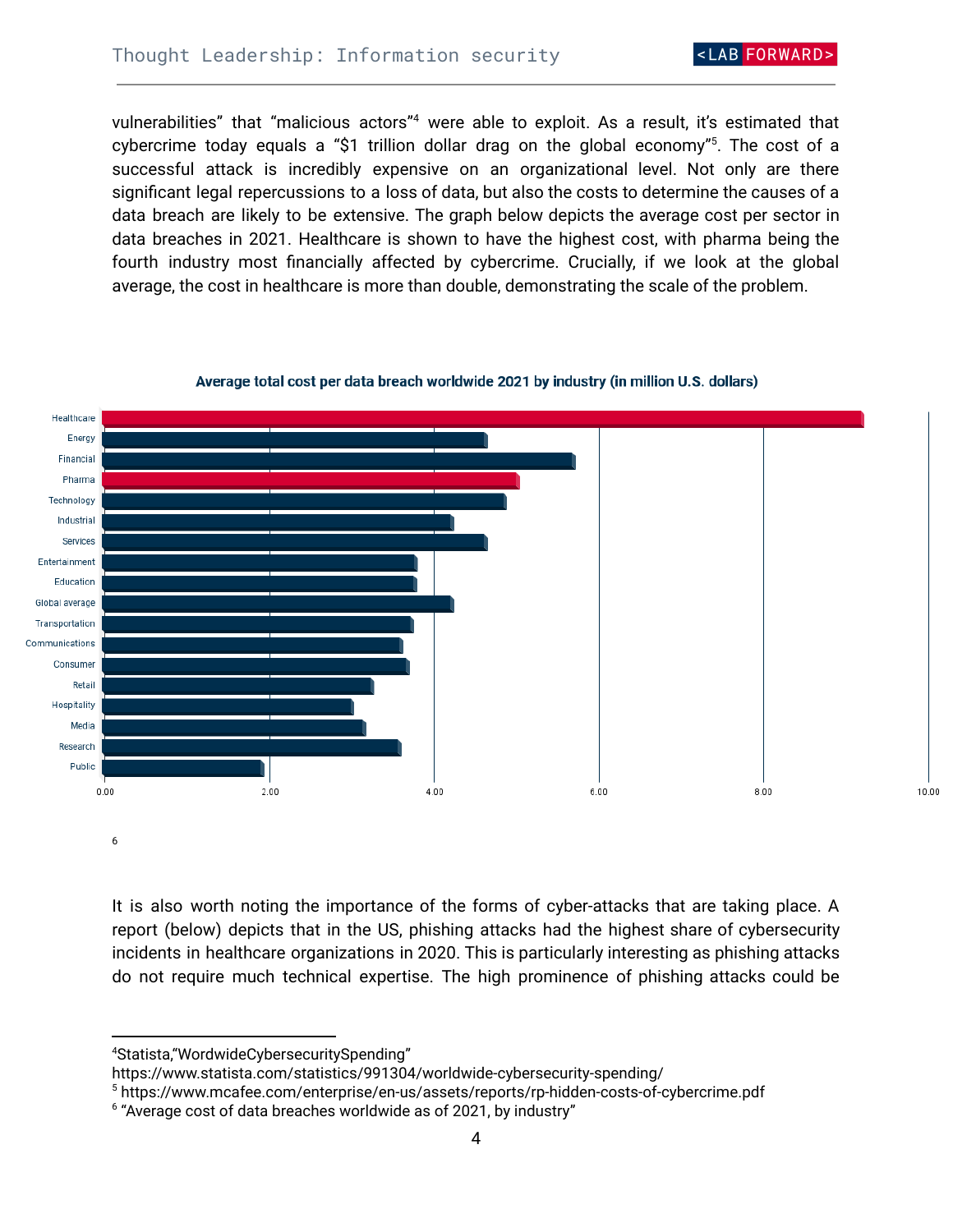explained by their success in exploiting not computers but people's ignorance of information security.

Human error is a major security risk. Just recently, a notable data protection software and appliance technology developer, experienced a damaging hit, after an unknown number of end-user clients lost their backup data. This happened as the result of human error when the company was moving the backend operations from an internal data center to the Google Cloud Platform, in order to add resilience to the system. Only this backfired. Considering this, to a greater extent, it is not just enough to have robust IT systems in place, but there needs to be an awareness of cyber and information security importance *throughout* an organization. In a Forbes article that emphasizes the importance of the "human firewall" it's stated that "strong security is not just about a chief information security officers immediate team; it's about how strong and resilient the entire enterprise is from a human standpoint"<sup>7</sup> In the laboratory setting from the managerial level, down to individuals working in R&D or a QC laboratory. *And* also within the solution providers organization structure.



#### Cyber security incidents experienced in healthcare organizations in the US in 2020

 $7$  Forbes Insight "The Importance Of Training: Cybersecurity Awareness As A Firewall" (2019) https://www.forbes.com/sites/insights-fortinet/2019/08/27/the-importance-of-training-cybersecurity-aw areness-as-a-firewall/?sh=ff144ed8b4bf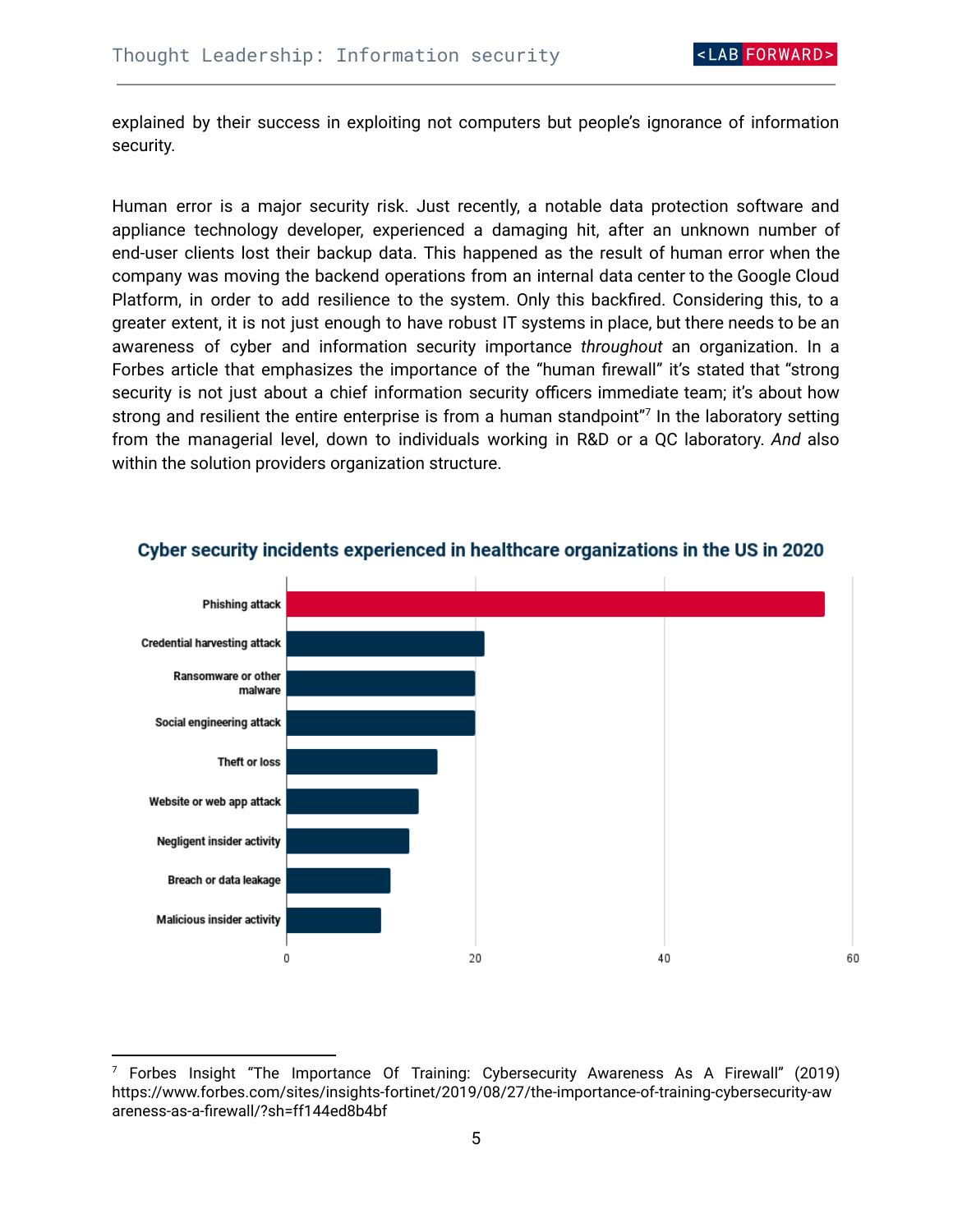So what is the solution? Unfortunately, there is not a one-size-fits all solution to guarantee information security and cybersecurity, as it is subject to quick change. Hackers are always working to thwart security measures and so it is especially important to stay up to date with all the latest developments in information security. That being said, it is also possible to minimize risks with good practices and procedures. Good endpoint security measures (securing entry-points of end-user devices), identity access management, data security, network security initiatives, good organization data practices and employee training are likely to translate to a robust security system. With these in place, small to large businesses can protect themselves against both external and internal threats. Thus, as cyber-attacks continue to rise in scale, complexity and sophistication, it is vital that a comprehensive strategy is put in place and frequently reviewed to ensure maximum levels of protection, particularly in a time where laboratories are looking to digitize processes.

### <span id="page-5-0"></span>**Do digital solutions help or hinder Information security?**

There is often a misperception that the security of data is somewhat compromised after it's digitized and this has led to many research teams being apprehensive to adopt digital processes in the laboratory. Coupled with this, some are less likely to store their data on the cloud for fear of Information security breaches, opting for on-premise servers instead. However, while digitizing research inevitably triggers conversations about Information security, it should not prevent teams from implementing these solutions.

#### <span id="page-5-1"></span>**ELN and LIMS systems**

ELNs (Electronic Laboratory Notebooks) and LIMS (Laboratory Information Management Systems) are commonly used in many laboratories around the world. They are both forms of software that provide researchers with an online platform to record research documentation. With increasing pressures from international regulatory bodies to improve the findability, accessibility, interoperability and reproducibility (FAIR) of research data, the adoption of solutions that digitize documentation processes has increased substantially. This is largely because of the extensive benefits of going digital, particularly when considering the pitfalls of the previously relied upon paper lab notebooks.

The drawbacks of paper lab notebooks are as follows:

1.) Data can be difficult to find. A simple task like searching for raw data from an experiment performed in the past could take a scientist hours to find.

2.) Data can be lost or incomplete due to employee departure.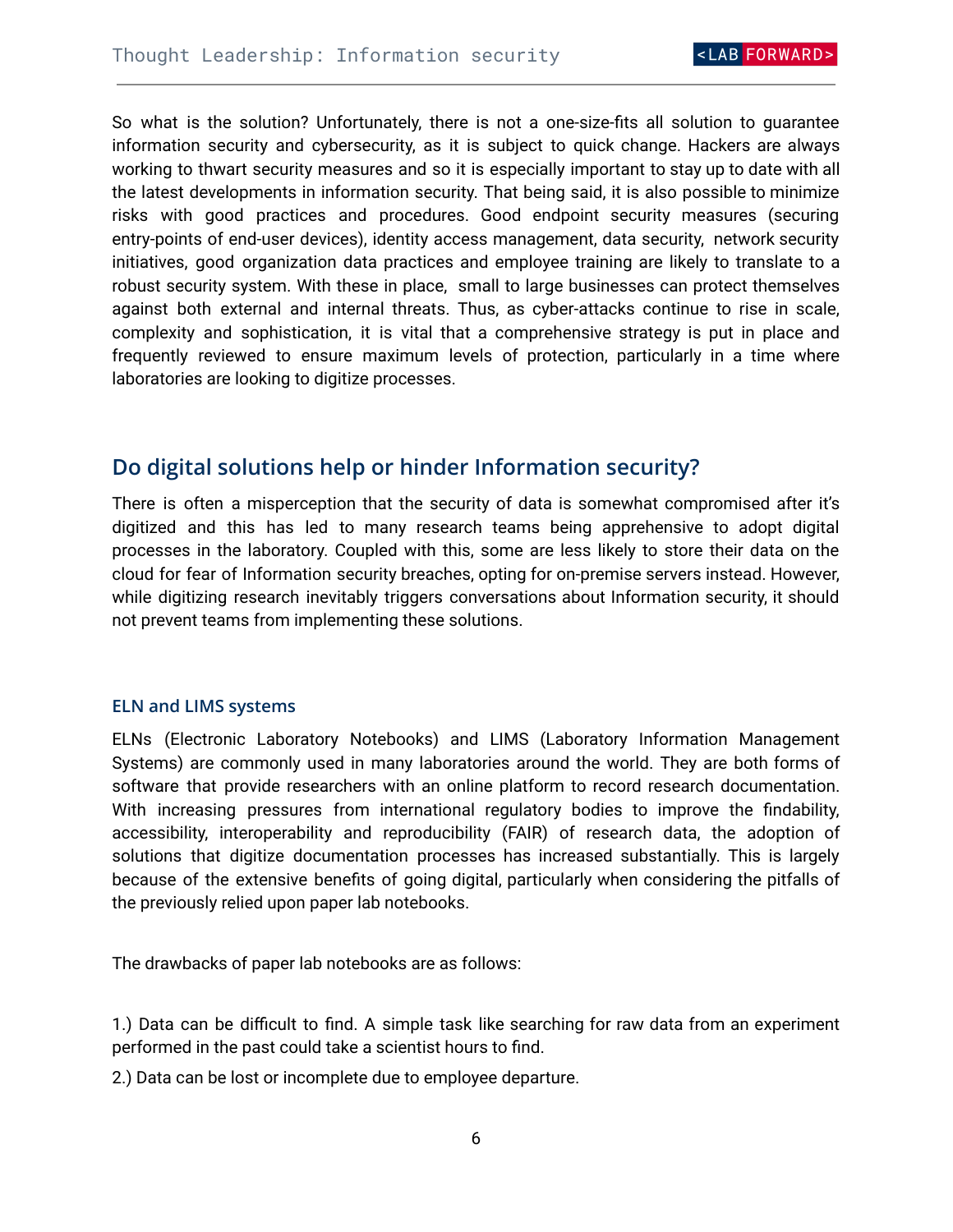3.) Data recorded can also be illegible, incomplete or incorrectly recorded.

Notably these issues with paper lab notebooks revolve around information security. If a researcher is unable to recover important data from an experiment that took place a couple of years ago or if that paper lab notebook has been damaged in some way making the information illegible, that poses a very real and in many circumstances impactful information security threat. If a researcher then has to redo an experiment as a result of this data loss, it will have significant financial and productivity repercussions that could've been avoided. There is a tendency for the terms information security and cybersecurity to be conflated. While related, information security encompasses all aspects of measures taken to safeguard data, and in consideration of this definition, paper lab notebooks are not that secure.

But are digital solutions better?

Notably, attitudes have changed in regards to digital laboratory solutions since the pandemic. In many cases, where paper lab notebooks were used, research teams were unable to access their data, and with restrictions over when you could go to your place of work, this was incredibly disruptive. Comparatively, those who had an ELN or LIMS solution could access complete research records from anywhere, making it invaluable for many teams. An NIH study conducted in 2017 highlights the benefits of such systems stating that they facilitate "long-term storage, reproducibility, and enhanced availability of experiment records across multiple devices, ensuring standard operating procedure compliance and providing interfaces to instrumentation, supporting IP protection, collaboration, and open science". Simply storing your data on a computer means that data can be searched for, shared, backed up and readily accessed when required. So in consideration of this, many argue that digital solutions actually enhance information security.

However there still remains to be apprehension for choosing digital methods over the traditional paper lab notebook, and 'security' is often at the heart of this hesitation. Despite helping not hindering overall information security, there are cybersecurity concerns that inevitably arise when storing data digitally. As aforementioned, cybersecurity refers to the prevention of unwanted access to data, typically in the form of hackers but not always. Many ELNs and LIMS solutions give research teams more control over how their data is accessed. Data can be strictly controlled and monitored, with all actions recorded by a full audit trail. Administrators can choose who is able to view, edit or share data, giving increased protection not possible with the paper lab notebook. With ELNs and LIMS you can centrally permit users from exporting data, whereas when storing data in files, anyone with access to the computer can copy them. Thus protecting data from unwanted access internally to a greater extent improves with a digital solution.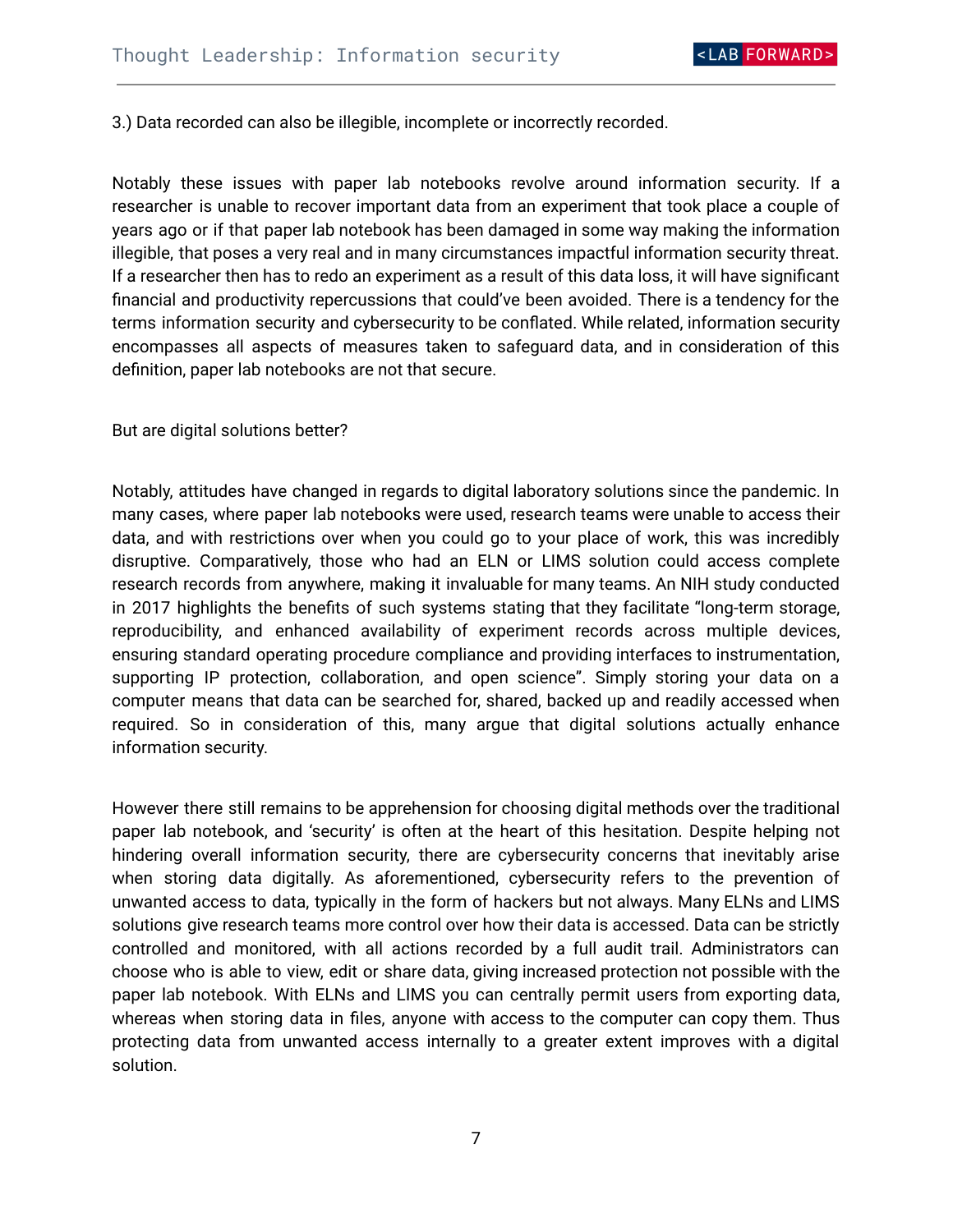But what about external access? Well, this is largely dependent on other factors such as the digital solution provider, whether data is stored on a server or the cloud, what measures have been put in place to safeguard data and whether a team has been properly trained in understanding how to mitigate risks of storing data digitally. If all these factors are properly addressed and maintained on a consistent basis, then digital solutions can be a more effective and secure way of documenting research, particularly when considering the numerous other advantages of using such a solution.

#### <span id="page-7-0"></span>**Cloud vs server**

The common belief is that on-premise data storage is more secure than the cloud. Subsequently, security is often the first thing discussed when businesses consider adopting a cloud-based solution. However, this 'great data myth' as Microsoft Azure MVP Sam Cogan puts it, is a flawed perception. Cogan argues instead that as a cloud provider's entire reputation hangs in the balance of providing a secure environment for hosting data, "any significant breach would severely impact user confidence and directly impact their revenue"<sup>8</sup>. As a result, cloud providers often make significant investments in security, personnel and software to ensure the utmost protection of their entire infrastructure and cloud user data. Security is then regularly monitored and updated accordingly.

So what is the reality? What are the biggest threats in storing your data on the cloud?

An OECD case study found that digital security gaps for cloud services mostly "result from a lack of *user awareness* or *education*, a failure to fully implement "security-by-default" principles, a misperception of risks and a difficult attribution of responsibility across the value chain"<sup>9</sup>. Indeed, this emphasizes once again the importance of an organization-wide awareness of security matters. The cloud can be safe, but it requires *all* employees in the organization to take security seriously.

"With the right setup, both cloud and on-premise servers can be secure places to store data, but a thorough, constant assessment of the security infrastructure is required to maintain this"

Sometimes the decision whether to store data on cloud or local server is based purely on financial capability. Large organizations often have the means to take care of security themselves and in some instances already have the infrastructure in place to protect their data.

<sup>8</sup> "The great data myth: Is cloud really less secure than on-premise?" https://techmonitor.ai/technology/cloud/great-data-myth-cloud-less-secure-on-premise

<sup>9</sup> UNDERSTANDING THE DIGITAL SECURITY OF PRODUCTS: AN IN-DEPTH ANALYSIS p.46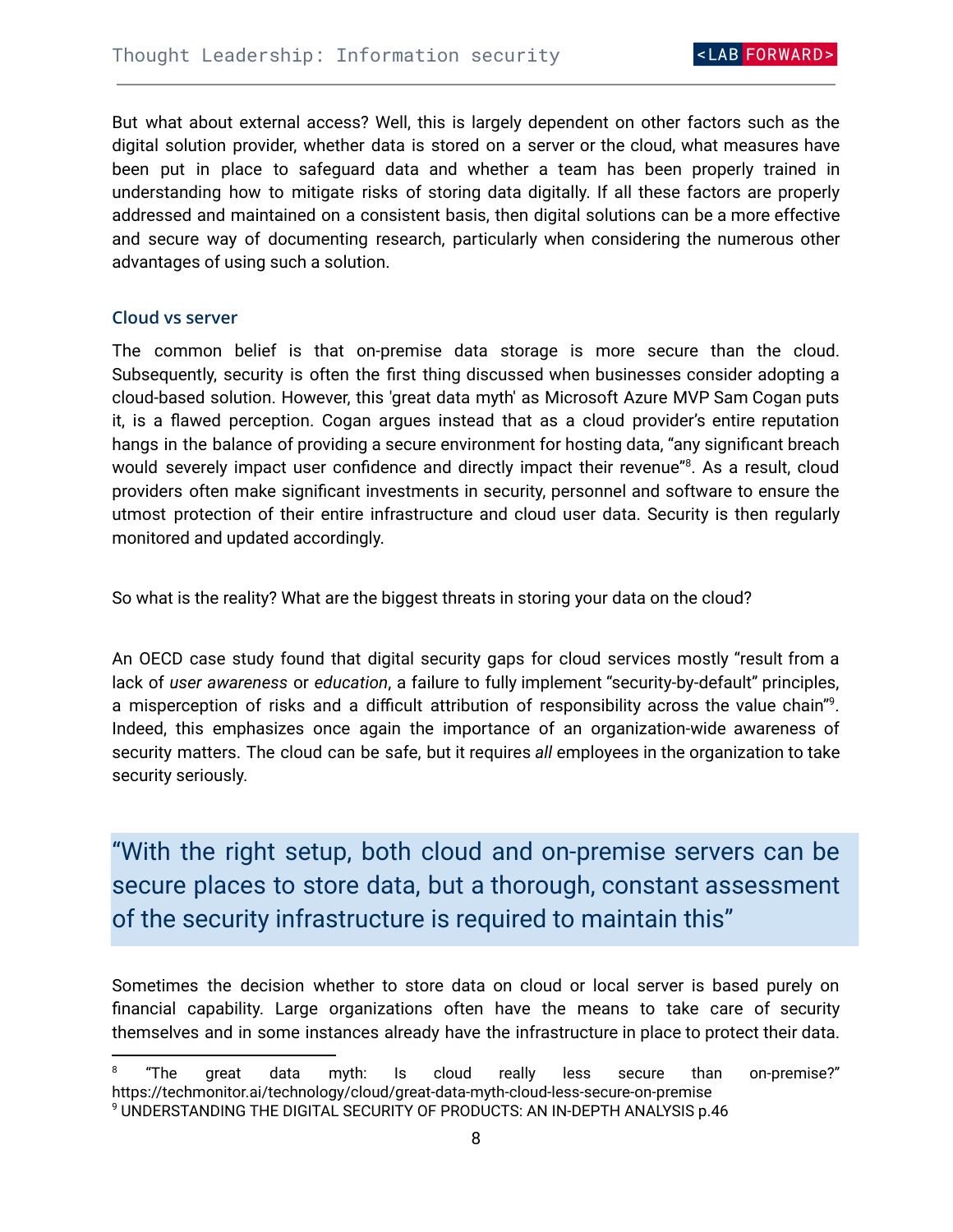In these cases, there's not much difference between public and private clouds, it depends largely on the systems in place and the practices to ensure security. Crucially, with the right setup, both cloud and on-premise servers can be secure places to store data, but a thorough, constant assessment of the security infrastructure is required to maintain this. Not all software providers offer a choice of cloud or server, so a careful look into what each solution provides is essential when looking to invest in implementing digital software or when deciding to store data on the cloud.

"For organizations with limited financial resources and therefore less means to guarantee information security, we definitely recommend cloud solutions. For larger organizations with the resources and processes in place to ensure information security it really doesn't matter if they go for cloud or on-premise, the decision has to be made based on other factors."

Mario Russo, CTO at Labforward

#### <span id="page-8-0"></span>**Internet of things (IoT) solutions**

While documentation software and data management solutions are becoming increasingly common in the laboratory, IoT has only recently emerged and is being quickly picked up by many different industries, including pharma and R&D. Defined broadly by IBM, the IoT "is the concept of connecting any device (so long as it has an on/off switch) to the Internet and to other connected devices"<sup>10</sup> with the ability then to control and monitor equipment by using internet access. The adoption of IoT is largely viewed as a positive step towards creating a more connected, productive environment which maximizes machine potential and researcher time. However, as an OECD report surmises, the quick adoption of IoT products has in some cases led to the creation of technologies that "lack basic security features", given the rush to dominate the market quickly. Thus, security concerns become even more important to discuss when considering the adoption of IoT in the laboratory.

But how does securing IoT technology differ with other forms of innovation?

Well, according to Bruce Schneier, the author of "Here to Kill Everybody: Security and Survival in a Hyper-connected World", the emergence of IoT has caused the two basic paradigms of security to converge creating new challenges and realities. The first paradigm of security is born from dangerous technology that can be a long and costly process to create to ensure the quality and infallibility of the products. Think cars, planes, pharmaceuticals, construction etc. Whereas

<sup>10</sup> IBM: Clark, Jen. (2016)

<sup>&</sup>quot;What is the Internet of Things (IoT)?" https://www.ibm.com/blogs/internet-of-things/what-is-the-iot/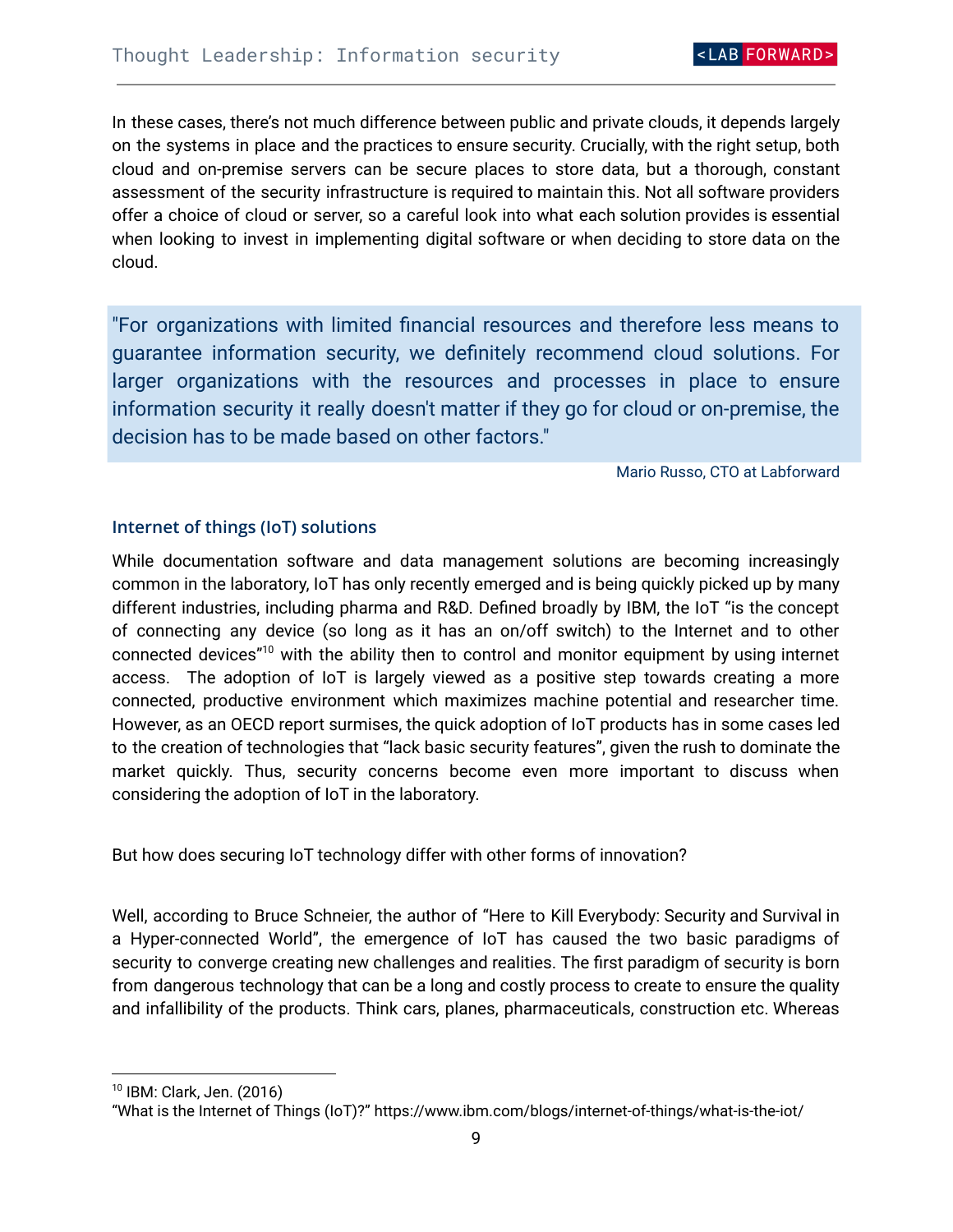the second is the "fast-moving, freewheeling, highly complex,"<sup>11</sup> world of software (ELN's and LIMS fit into this paradigm) that is highly adaptable and agile to security threats. The problem is that with the rapid introduction of IoT enabled devices, these paradigms are colliding, in some cases uncontrollably. Schneier concludes that IoT developers need a blend of both paradigm's security approaches, creating on the one hand stable, robust products with consistent checks and balances throughout the production stages, and on the other, a flexible product that is able to quickly adapt to any vulnerabilities found.

### "IoT developers need a blend of both paradigm's security approaches"

Bruce Schneier, author of "Here to Kill Everybody: Security and Survival in a Hyper-connected World"

So how are IoT solutions being adapted to the laboratory environment and what are the security challenges, product creators and customers face?

Firstly, it's important to note that implementing IoT into the laboratory does not mean running production plants from the cloud. If the machines fail to operate correctly, this would severely impact production processes thus directly affecting profit. The use of IoT solutions in the laboratory currently is mostly in aid of monitoring equipment and directly generating data, which may be aggregated and analyzed through private servers or clouds. Currently, IoT developers have to keep up to date with good Information security practices, consistent and frequent checks and balances, in order to harden IoT devices so they are resistant to unwanted access. IoT products operating in Europe need to consider GxP (if operating in the pharma/laboratory industry) and EU regulations, and those working to produce solutions for the laboratory need to keep in mind QC validation which can be a challenge for developers. Furthermore, it is a constant process to keep these IoT systems up to date with the latest changes in security recommendations that can create a challenge for developers. What becomes clear, is that when an organization selects a provider, they need to have complete faith in the Information security systems and processes of that company.

### <span id="page-9-0"></span>What is important before selecting a provider?

It is vital to check that before selecting a provider of an IoT solution that it upholds excellent IT and cybersecurity practices.

<sup>&</sup>lt;sup>11</sup> Vice: Schneier, Bruce. "Patching is failing as a security paradigm" (https://www.vice.com/en/article/439wbw/patching-is-failing-as-a-security-paradigm)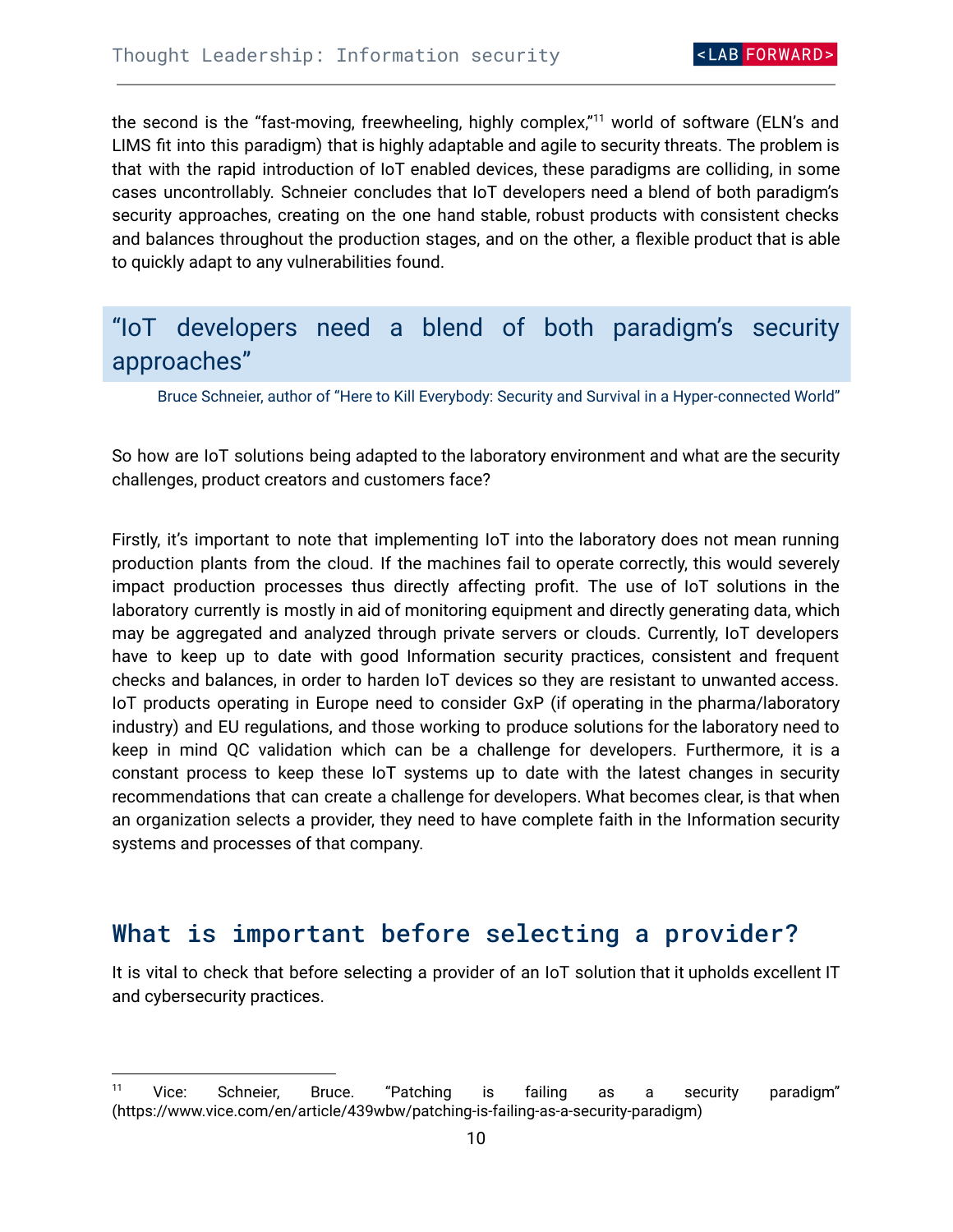Taking into account whether the provider has:

- **A transparent information security policy -** Ensuring that your provider is completely transparent with what measures they are taking to ensure the security of your data is essential. Some attacks can go unnoticed, and many organizations have in the past chosen to protect their brand reputation over disclosing that some assets have been compromised<sup>12</sup>. By selecting a trusted provider that can demonstrate constant review and updates of security accordingly, is a key step in protecting your data.
- **Clear information security certifications and registrations** Check if the provider holds any certificates e.g. ISO 9001:2015 or ISO 27001. Moreover look into whether the vendor has written policies and procedures on information security, or if they're in the process of getting a certificate.
- **Adherence to data privacy and protection regulation (GDPR) -** Looking into whether your provider adheres to GDPR is a good indicator of how much a company prioritizes IT and data privacy. A 2017 survey conducted by Marsh & [McLennan](https://www.marsh.com/content/dam/marsh/Documents/PDF/US-en/Cyber-Survey-Report-2017.pdf) noted that "organizations preparing for or compliant with GDPR over 1.5 times more likely to report an increase in cyber risk management spending than those at organizations that had not yet started"<sup>13</sup>. Ultimately, companies that invest in ensuring GDPR compliance tend to adopt more cyber risk management practices as a whole.
- **Complete control over access to data -** It is important to ensure that your provider has the technical and organizational measures in place that offer complete control over access to your data. They must be able to deter unauthorized access and demonstrate that they are constantly monitoring access rights while ensuring "ongoing confidentiality, integrity, availability and resilience of processing systems and services" $^{14}$ .
- **Software vulnerability oversight** Check if your provider uses tools that continuously test their software for possible security threats. Also linking to transparency, it's useful to see if your provider has a coordinated vulnerability disclosure (CVD), CVD ensures vulnerabilities are addressed prior to being made public.
- **External audits** External audits can be a really good way for a company to ensure that it is compliant with data protection criteria, thereby ensuring that a company complies with regulations.

## <span id="page-10-0"></span>What is Labforward's approach to ensuring IT and cybersecurity?

Building greater connectivity between researchers, their equipment and their data is one of our core objectives at Labforward. We want to transform the laboratory with high quality products

<sup>12</sup> OECD: "smart-policies-for-smart-products" 2021

<sup>13</sup>Marsh&McLennan https://www.oecd.org/digital/smart-policies-for-smart-products.pdf

<sup>14</sup>Article 32, GDPR. https://gdpr-info.eu/art-32-gdpr/ https://www.marsh.com/content/dam/marsh/Documents/PDF/US-en/Cyber-Survey-Report-2017.pdf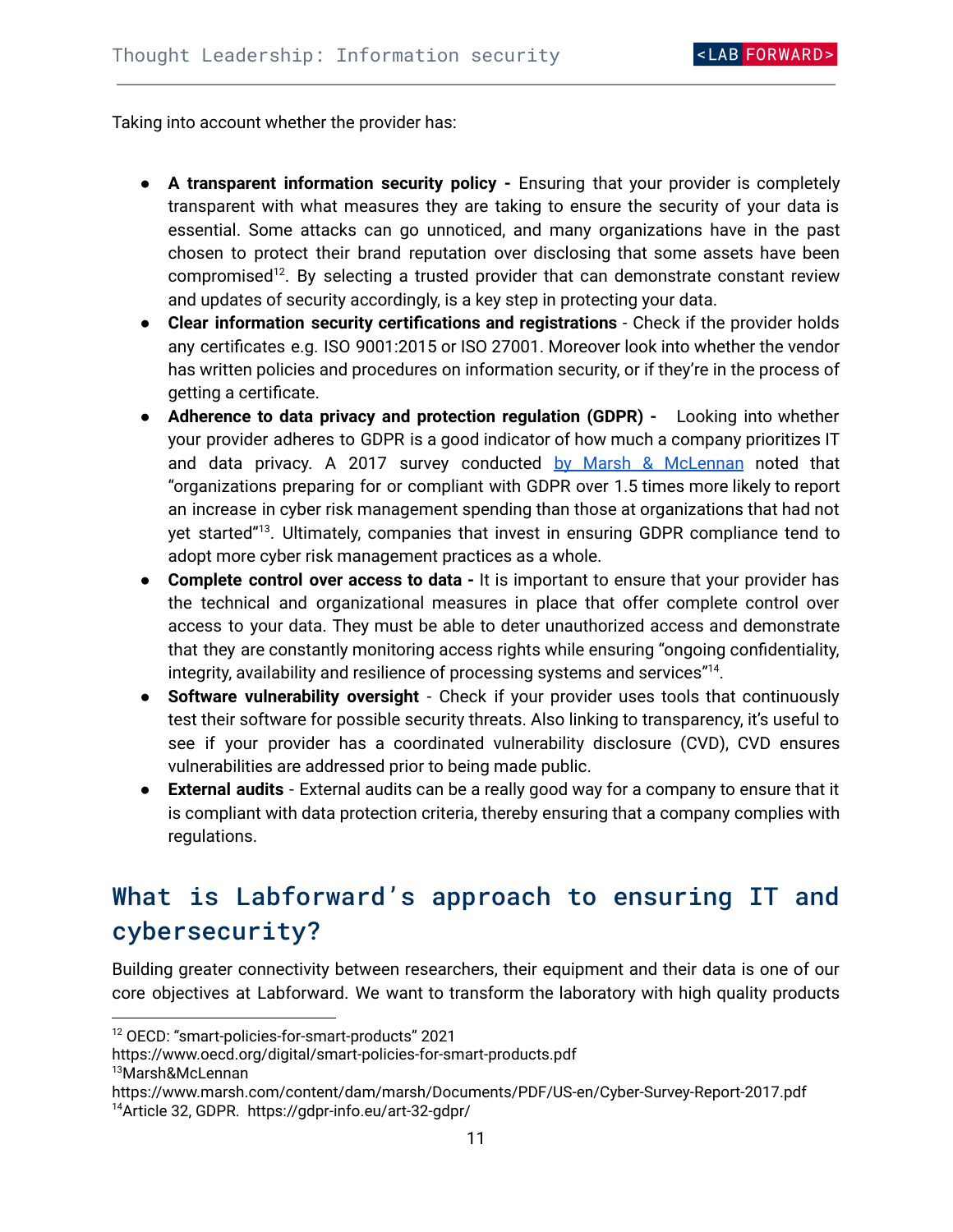so that it is an environment that fosters innovation and creativity but also encourages precision and compliance. For us to achieve our overarching goals we recognize that having a reliable, resilient and robust Information security strategy is vital.

Customers use our platforms on a day to day basis. Whether they opt for the cloud or server, security is always at the forefront of any decisions we make with our products. We've implemented various security measures within our solutions and as a company that put us in the best position to, on one hand, ensure that our products are agile and quickly able to respond to any discovered vulnerabilities; and on the other hand, ensure that every step of the production process factors in potential risks and how these can be solved. When it comes to our security policy, as a company we take a transparent approach, as we want to show that when it comes to storing your data on our platform, we have consistent and thorough checks to ensure the utmost protection of our customers' intellectual property.

## <span id="page-11-0"></span>An engineer's perspective: what we do to protect your data

It is important to note that there is not just one step to Information security and it's certainly not something you can just 'add-on' at the end of developing a new feature or update. Labforward's approach is that security plays a vital role throughout all stages of the software development lifecycle and any changes implemented have to go through thorough checks to make sure that they won't expose the software to vulnerabilities that can be exploited.

So what do we do in our development and implementation processes that help us secure your data? Well, we make sure that security is considered at every stage - from the inception to the final result and beyond. Here's how:

- At the planning stage, when ideas are being drafted it is the optimal time to conduct a risk analysis, to envisage all things that could potentially go wrong and how these risks can be mitigated and eliminated. Thinking about possible implications and worse-case scenarios is good practice as it then shapes what the engineering team develops. Our changes then are built in *consideration* of security and not as a last thought. Our Laboperator Connector Boxes for example, follow CIS quidance that develops, validates, and promotes best Information security practices. Before any changes are implemented, careful consideration of this guidance is followed.
- Further conversations happen at every stage, for example, when the code is complete, there are reviews by the engineering team to ensure that this code is not opening up any vulnerabilities. At this stage, engineers also run plenty of trial tests on our testing environments to make sure that there are no security implications from the new code. In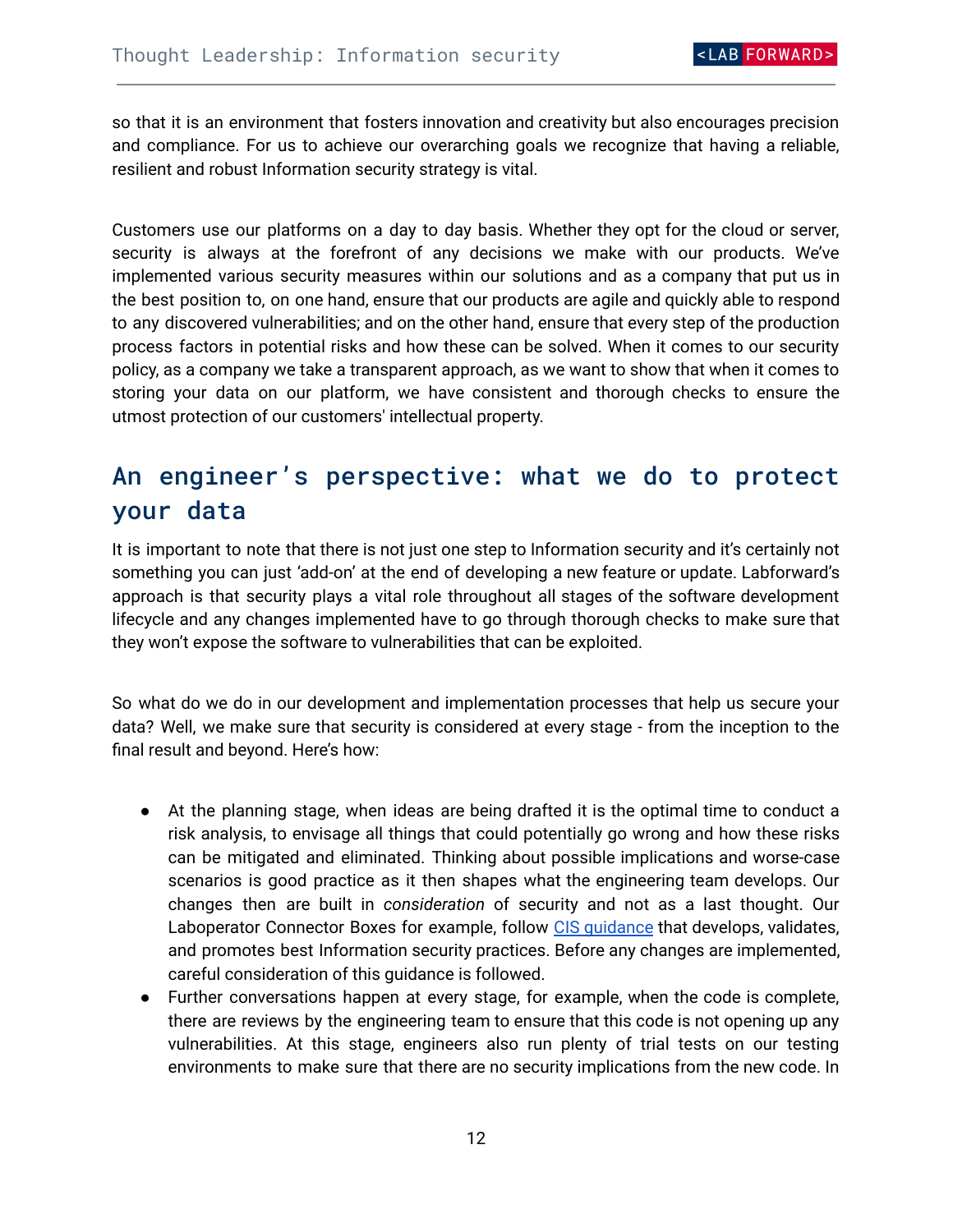this way, security is embedded into every aspect of product development, from a new feature's inception to its release.

- After the release, it is important to ensure that server and cloud components alike are regularly checked. All our products use automated security and penetration testing tools. Furthermore, we ensure that all of our code bases are continuously checked for best security practices using static analysis tools.
- When it comes to security it's also useful to keep good relations with external partners and Information security leaders, especially in regards to compliance. At Labforward, we take the approach to consult with industry leaders to make sure that we have up to date general security practices, but also ensure that we're staying on top of new IoT security recommendations, as further information becomes available.
- Ensuring security goes far deeper than just on a product level is really important. As highlighted previously, risk often arises due to complacency of staff rather than solely technical deficiencies. Therefore, it is important for all Labforward team members, particularly those in engineering, to stay up to date with the latest developments in IT and cybersecurity practices. We have organized regular training sessions, workshops and development Fridays in order to keep everyone engaged with this topic. Furthermore, internal training for all team members has been an important part of our Information security strategy.

It certainly helps to be surrounded by a team of passionate people who are all knowledgeable about current trends and make consistent efforts to keep up to date with the latest news in software engineering. In this way, security is not just one person's responsibility, but something that is worked on and executed as a collective within the Labforward team.

### <span id="page-12-0"></span>Conclusions

To summarize, in a time where the pandemic has heightened awareness of the importance of healthcare and Pharma, it is crucial that organizations take Information security seriously. That means not just implementing antivirus software, developing robust systems etc. but educating *all* personnel on the best ways to protect themselves online. While digital solutions actually tend to enhance your *information* security, storing data online inevitably opens the door to cyber-attacks. That's why it is crucial to carefully select a trusted provider, especially if you're storing data on their cloud. Disruptive technology such as IoT offers many opportunities for Pharma and healthcare sectors alike, but a blend of approaches is needed to ensure on the one hand the infallibility of the product and on the other, the ability to quickly adapt to discovered vulnerabilities. And if you think that IoT security is complex, just wait for the implementation of machine learning and AI into the laboratory! The Smart Labs of tomorrow are around the corner, but we need to ensure that as we embark on digitization journeys, we stay vigilant against security threats in an ever-changing technological landscape.